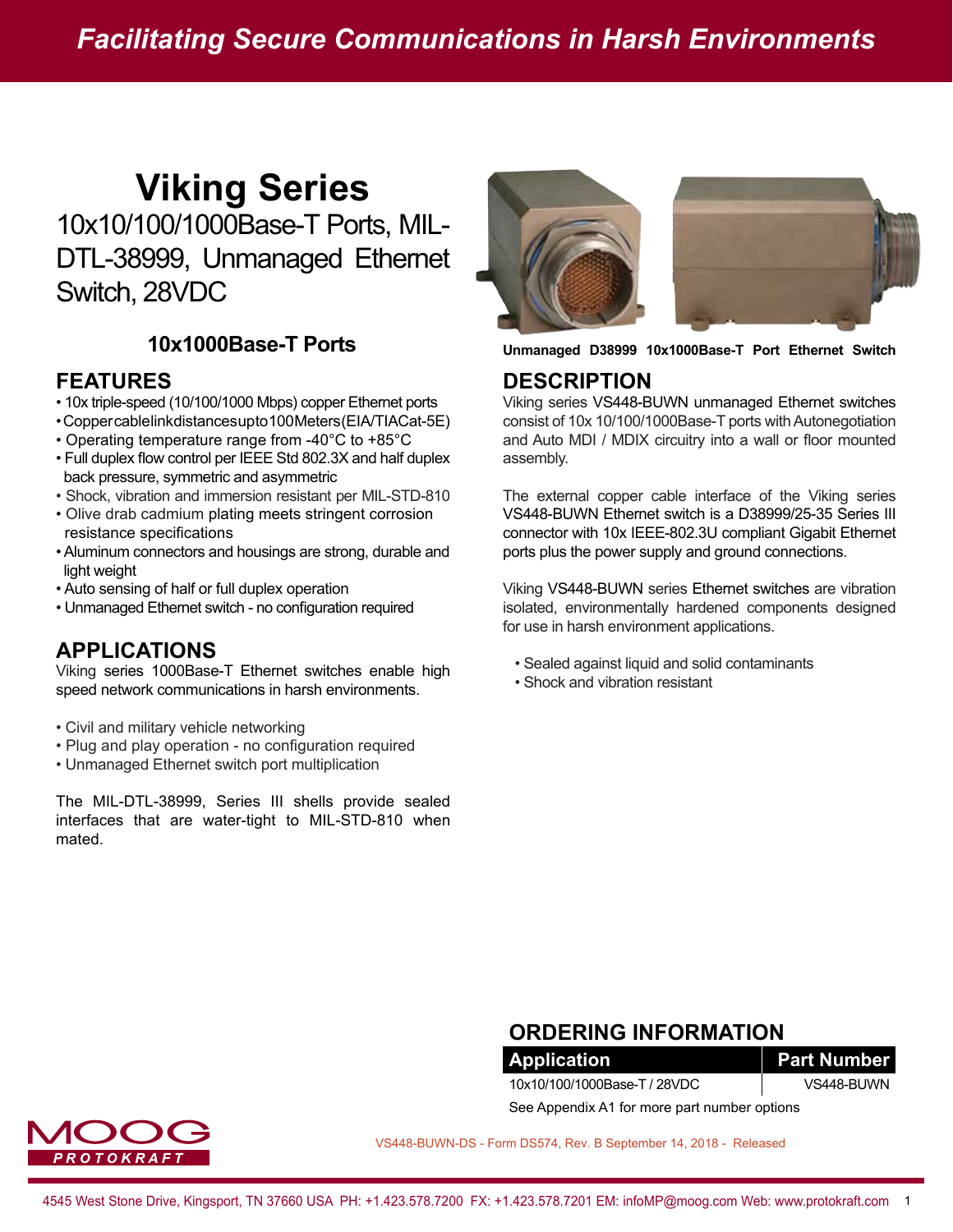#### Viking Ethernet Switch, D38999, 28VDC 10x1000Base-T Ports, Unmanaged Ethernet Switch

#### **POWER** Standard Feature Minimum Typical Maximum Unit **IEC 60950-1** Supply Voltage  $+12.0$   $28.0$   $+36.0$  VDC Current 1980 mAG (1990 mAG (1990 mAG (1990 mAG (1990 mAG (1990 mAG (1990 mAG (1990 mAG ) Power Consumption The Constant of the Constant of the Constant of the 21.0 W

### **EMI / EMC**

| Standard     | Method       | Feature                                 | <b>Minimum</b> | Maxi-<br>mum | Unit       |
|--------------|--------------|-----------------------------------------|----------------|--------------|------------|
| MIL-STD-461F | <b>CS101</b> | Conducted Susceptibility, Power Leads   | 30             | 150          | <b>KHz</b> |
|              | <b>CE102</b> | <b>Conducted Emissions, Power Leads</b> | 10             | 10000        | <b>KHz</b> |
|              | <b>RE102</b> | Radiated Emissions, Electric Field      | 0.01           | 18.000       | <b>MHz</b> |
|              | <b>RS103</b> | Radiated Susceptibility, Electric Field | 30             | 18,000       | <b>MHz</b> |

### **RELIABILITY**

| Standard  | Method      | Feature     | Maximum   | Unit l                    |
|-----------|-------------|-------------|-----------|---------------------------|
| HDBK-217F | Parts Count | <b>MTBF</b> | 211,866.9 | $Hr$ s@ 30°C              |
|           |             | <b>FITS</b> | 4719.9    | 10 <sup>9</sup> Hrs@ 30°C |

### **ENVIRONMENTAL**

| Standard     | Method   | Feature                      | Minimum | Maxi-             | <b>Notes</b>     |
|--------------|----------|------------------------------|---------|-------------------|------------------|
|              |          |                              |         | mum               |                  |
| MIL-STD-810G | 501, 502 | Storage Temperature          | -55     | $+100$            | $^{\circ}$ C     |
|              | 501, 502 | <b>Operating Temperature</b> | $-40$   | $+85$             | $^{\circ}$ C     |
|              | 514      | <b>Random Vibration</b>      | 10      | 2000              | Hz               |
|              | 516      | <b>Operating Shock</b>       |         | 40.0 <sub>g</sub> | 11 <sub>ms</sub> |
|              | 507.5    | Humidity - Non Condensing    |         | 95% RH            | 40 °C            |
|              | 500      | <b>Operational Altitude</b>  |         | 3,962             | M                |
|              | 500      | Storage Altitude             |         | 12,192            | M                |
|              | 510.4    | <b>Blowing Sand and Dust</b> |         | 10                | $g/M^3$          |

### **MATERIALS**

| <b>Item</b>                   | <b>Detail</b>            | <b>Notes</b> |
|-------------------------------|--------------------------|--------------|
| <b>Chassis and Connectors</b> | T-6061 Aluminum Alloy    |              |
| <b>Chassis Finish</b>         | OD-CD, NI or ZN-NI       |              |
| <b>PCB</b>                    | <b>Conformal Coating</b> |              |
| Weight                        | 23.152oz/656.35grams     |              |

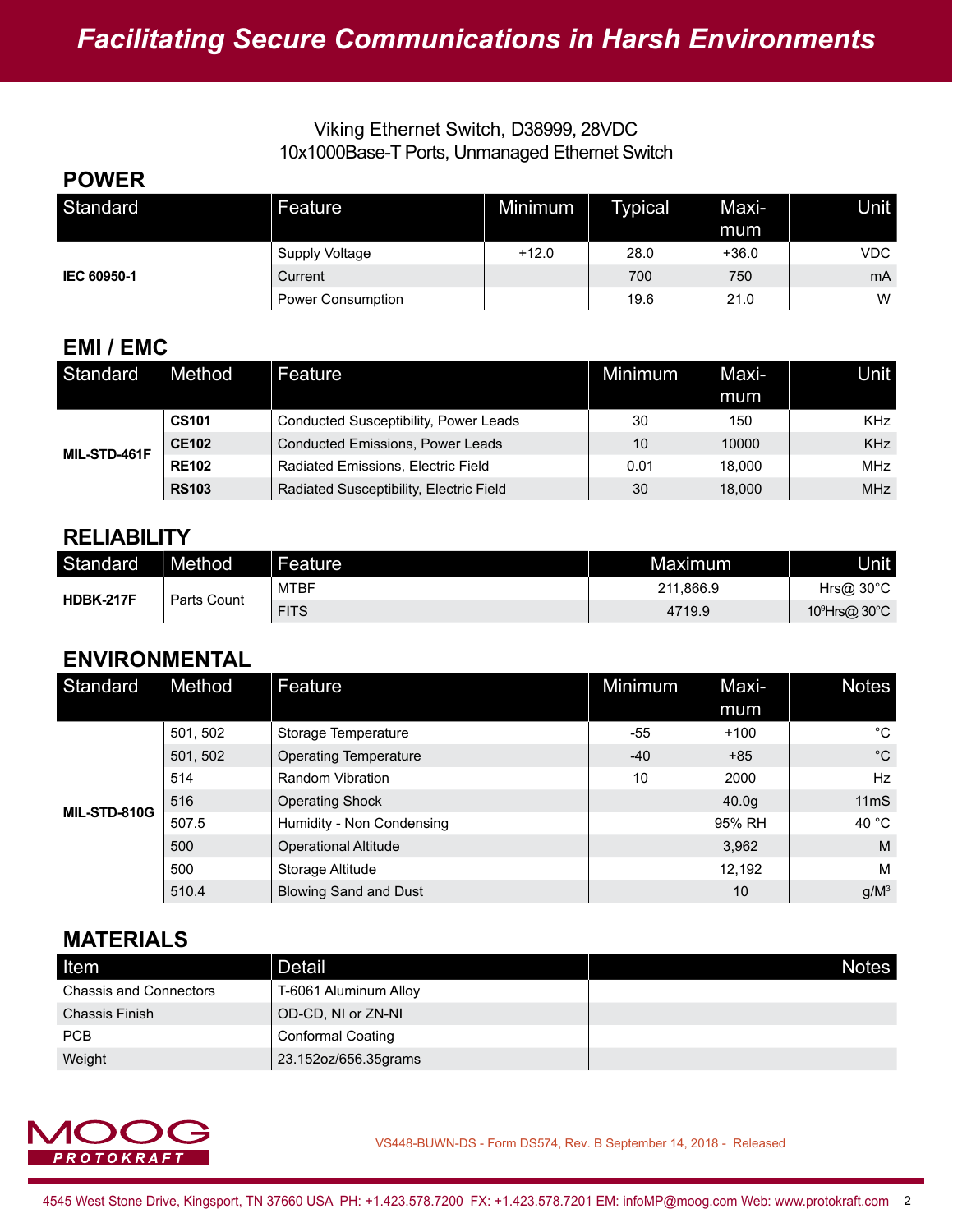## *Facilitating Secure Communications in Harsh Environments*

Viking Ethernet Switch, D38999, 28VDC 10x1000Base-T Ports, Unmanaged Ethernet Switch **OUTLINE DRAWING**

Dimensions are shown as: inches [mm]



J1 = D38999/24xJ35PN x = Finish Code

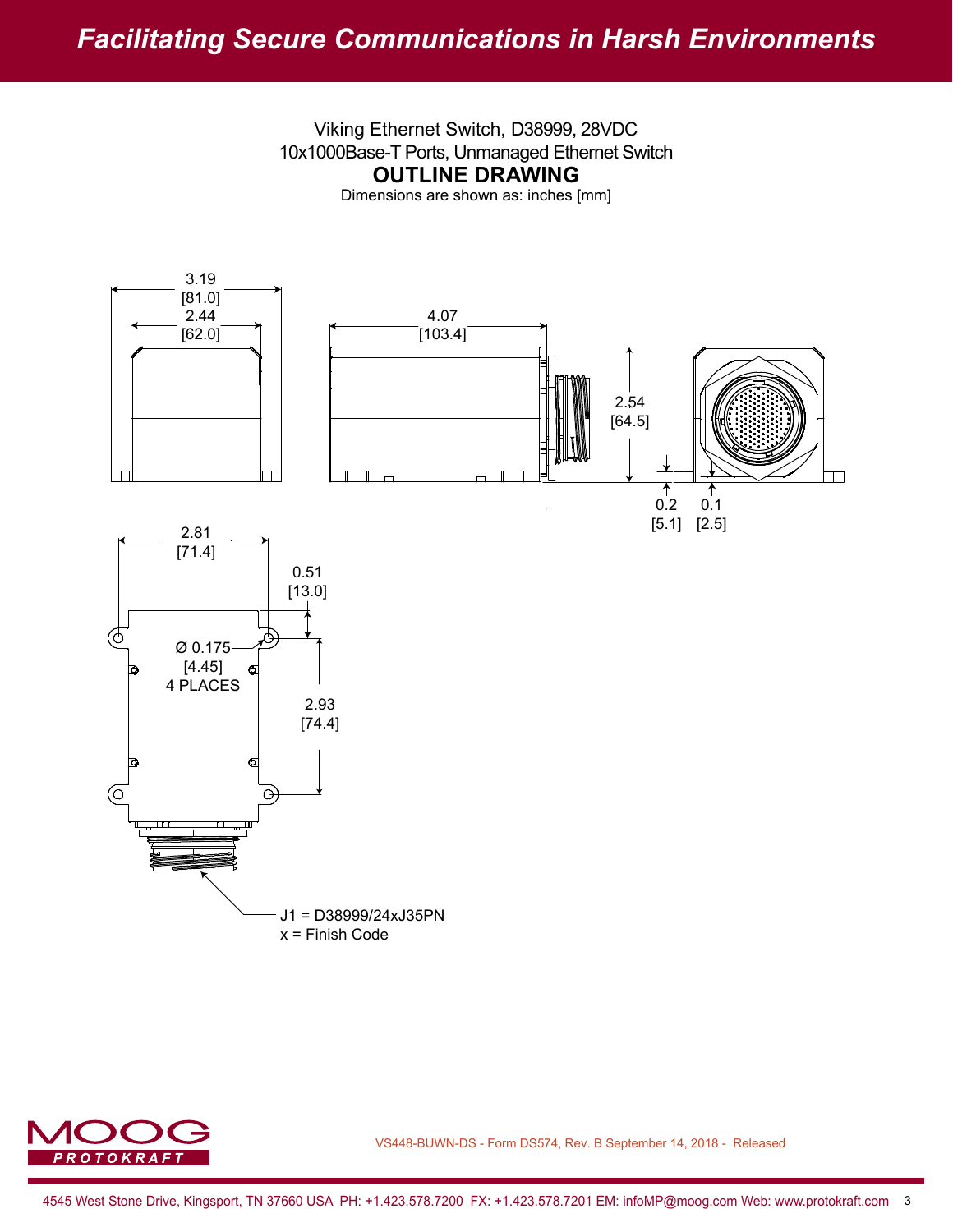| Viking Ethernet Switch, D38999, 28VDC<br>10x1000Base-T Ports, Unmanaged Ethernet Switch |                  |                 |                         |                                |  |  |
|-----------------------------------------------------------------------------------------|------------------|-----------------|-------------------------|--------------------------------|--|--|
| J1 / D38999/24xJ35PN ELECTRICAL PIN FUNCTIONS - Continued on next page                  |                  |                 |                         |                                |  |  |
| Port#                                                                                   | Pin#             | <b>Function</b> | <b>RJ-45 Eq. Pin #</b>  | <b>Logic Family</b>            |  |  |
|                                                                                         | $\boldsymbol{9}$ | MDA+            | 1                       |                                |  |  |
|                                                                                         | 17               | MDA-            | $\overline{2}$          |                                |  |  |
|                                                                                         | 10               | MDB+            | 3                       |                                |  |  |
| 1                                                                                       | 18               | MDB-            | $\,6$                   |                                |  |  |
|                                                                                         | 11               | MDC+            | $\overline{4}$          |                                |  |  |
|                                                                                         | 19               | MDC-            | 5                       |                                |  |  |
|                                                                                         | 12               | MDD+            | $\overline{7}$          |                                |  |  |
|                                                                                         | 20               | MDD-            | 8                       |                                |  |  |
|                                                                                         | 25               | MDA-            | $\overline{2}$          |                                |  |  |
|                                                                                         | 36               | MDA+            | $\mathbf{1}$            |                                |  |  |
|                                                                                         | 26               | MDB-            | $\,6$                   |                                |  |  |
| $\overline{2}$                                                                          | 37               | MDB+            | $\mathfrak{B}$          |                                |  |  |
|                                                                                         | 27               | MDC-            | 5                       |                                |  |  |
|                                                                                         | 38               | MDC+            | $\overline{4}$          |                                |  |  |
|                                                                                         | 28               | MDD-            | 8                       |                                |  |  |
|                                                                                         | 39               | MDD+            | $\overline{7}$          |                                |  |  |
|                                                                                         | 48               | MDA+            | $\mathbf{1}$            | IEEE-802.3 - 10/100/1000Base-T |  |  |
|                                                                                         | 59               | MDA-            | $\overline{2}$          |                                |  |  |
|                                                                                         | 49               | MDB+            | 3                       |                                |  |  |
|                                                                                         | 60               | MDB-            | $\,6$                   |                                |  |  |
| $\mathsf 3$                                                                             | 50               | MDC+            | $\overline{4}$          |                                |  |  |
|                                                                                         | 61               | MDC-            | 5                       |                                |  |  |
|                                                                                         | 51               | MDD+            | $\overline{7}$          |                                |  |  |
|                                                                                         | 62               | MDD-            | 8                       |                                |  |  |
| $\overline{\mathbf{4}}$                                                                 | 71               | MDA+            | 1                       |                                |  |  |
|                                                                                         | 82               | MDA-            | $\sqrt{2}$              |                                |  |  |
|                                                                                         | 72               | MDB+            | $\mathfrak{S}$          |                                |  |  |
|                                                                                         | 83               | MDB-            | $\,6\,$                 |                                |  |  |
|                                                                                         | 73               | MDC+            | $\overline{\mathbf{4}}$ |                                |  |  |
|                                                                                         | 84               | MDC-            | $\overline{5}$          |                                |  |  |
|                                                                                         | 74               | MDD+            | $\overline{7}$          |                                |  |  |
|                                                                                         | 85               | MDD-            | $\bf 8$                 |                                |  |  |

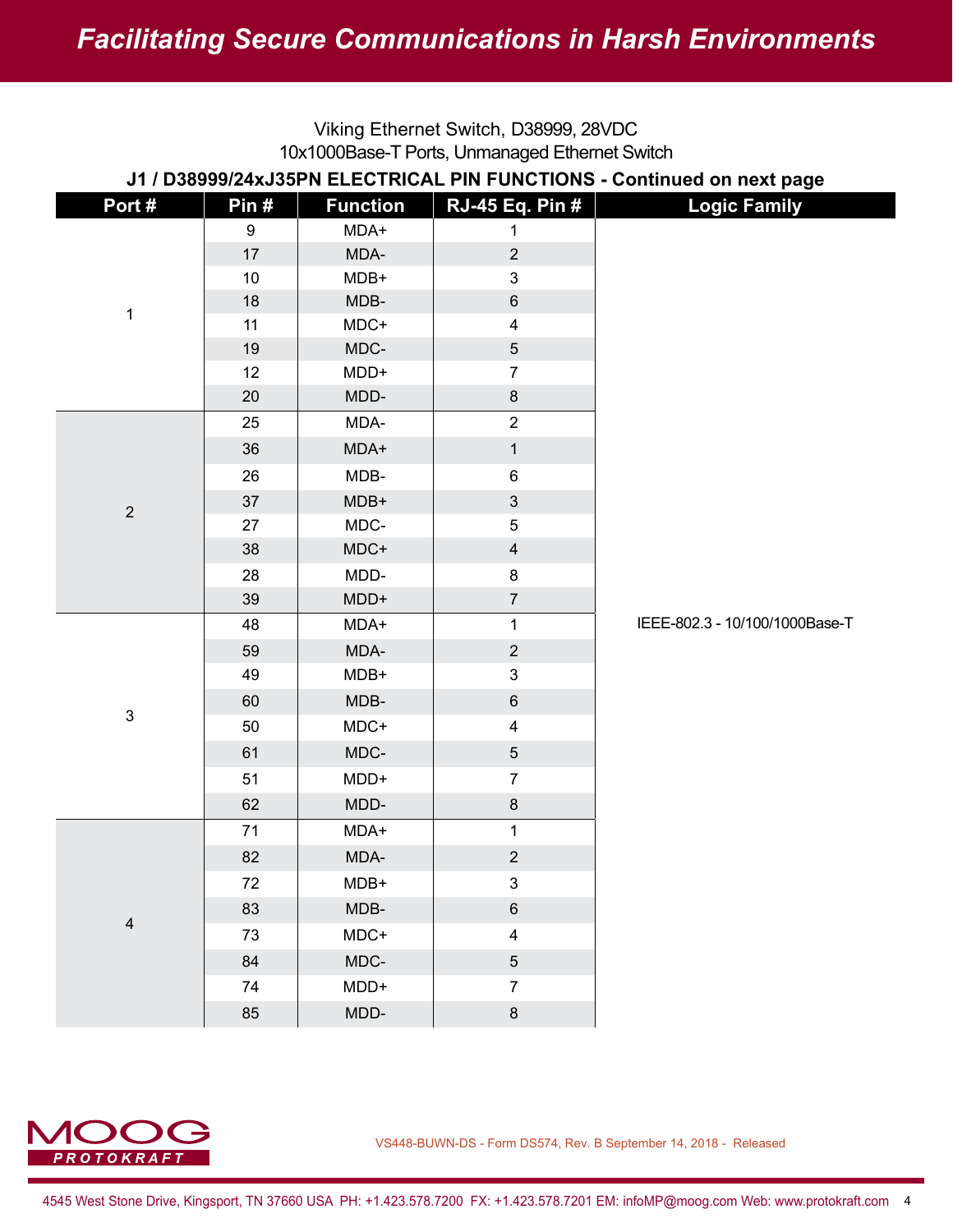| Viking Ethernet Switch, D38999, 28VDC<br>10x1000Base-T Ports, Unmanaged Ethernet Switch |         |                 |                         |                                |  |  |
|-----------------------------------------------------------------------------------------|---------|-----------------|-------------------------|--------------------------------|--|--|
| J1 / D38999/24xJ35PN ELECTRICAL PIN FUNCTIONS - Continued on next page                  |         |                 |                         |                                |  |  |
| Port#                                                                                   | Pin $#$ | <b>Function</b> | <b>RJ-45 Eq. Pin #</b>  | <b>Logic Family</b>            |  |  |
|                                                                                         | 94      | MDA+            | 1                       |                                |  |  |
|                                                                                         | 105     | MDA-            | $\overline{2}$          |                                |  |  |
|                                                                                         | 95      | MDB+            | 3                       |                                |  |  |
|                                                                                         | 106     | MDB-            | $\,6$                   |                                |  |  |
| $\sqrt{5}$                                                                              | 96      | MDC+            | $\overline{\mathbf{4}}$ |                                |  |  |
|                                                                                         | 107     | MDC-            | $\sqrt{5}$              |                                |  |  |
|                                                                                         | 97      | MDD+            | $\overline{7}$          |                                |  |  |
|                                                                                         | 108     | MDD-            | 8                       |                                |  |  |
|                                                                                         | 109     | MDA+            | $\mathbf 1$             |                                |  |  |
|                                                                                         | 117     | MDA-            | $\overline{2}$          |                                |  |  |
|                                                                                         | 110     | MDB+            | 3                       |                                |  |  |
| $\,6\,$                                                                                 | 118     | MDB-            | $\,6$                   |                                |  |  |
|                                                                                         | 111     | MDC+            | $\overline{\mathbf{4}}$ |                                |  |  |
|                                                                                         | 119     | MDC-            | 5                       |                                |  |  |
|                                                                                         | 112     | MDD+            | $\overline{7}$          |                                |  |  |
|                                                                                         | 120     | MDD-            | $\bf 8$                 |                                |  |  |
|                                                                                         | 90      | MDA+            | $\mathbf 1$             | IEEE-802.3 - 10/100/1000Base-T |  |  |
|                                                                                         | 101     | MDA-            | $\overline{2}$          |                                |  |  |
|                                                                                         | 91      | MDB+            | 3                       |                                |  |  |
|                                                                                         | 102     | MDB-            | $\,6$                   |                                |  |  |
| $\overline{7}$                                                                          | 92      | MDC+            | 4                       |                                |  |  |
|                                                                                         | 103     | MDC-            | $\overline{5}$          |                                |  |  |
|                                                                                         | 93      | MDD+            | $\overline{7}$          |                                |  |  |
|                                                                                         | 104     | MDD-            | $\bf 8$                 |                                |  |  |
|                                                                                         | 66      | MDA+            | $\mathbf{1}$            |                                |  |  |
|                                                                                         | 78      | MDA-            | $\overline{2}$          |                                |  |  |
|                                                                                         | 67      | MDB+            | $\mathsf 3$             |                                |  |  |
|                                                                                         | 79      | MDB-            | $\,6\,$                 |                                |  |  |
| $\bf 8$                                                                                 | 68      | MDC+            | $\overline{\mathbf{4}}$ |                                |  |  |
|                                                                                         | 80      | MDC-            | $\overline{5}$          |                                |  |  |
|                                                                                         | 69      | MDD+            | $\overline{7}$          |                                |  |  |
|                                                                                         | 81      | MDD-            | $\bf 8$                 |                                |  |  |
|                                                                                         |         |                 |                         |                                |  |  |

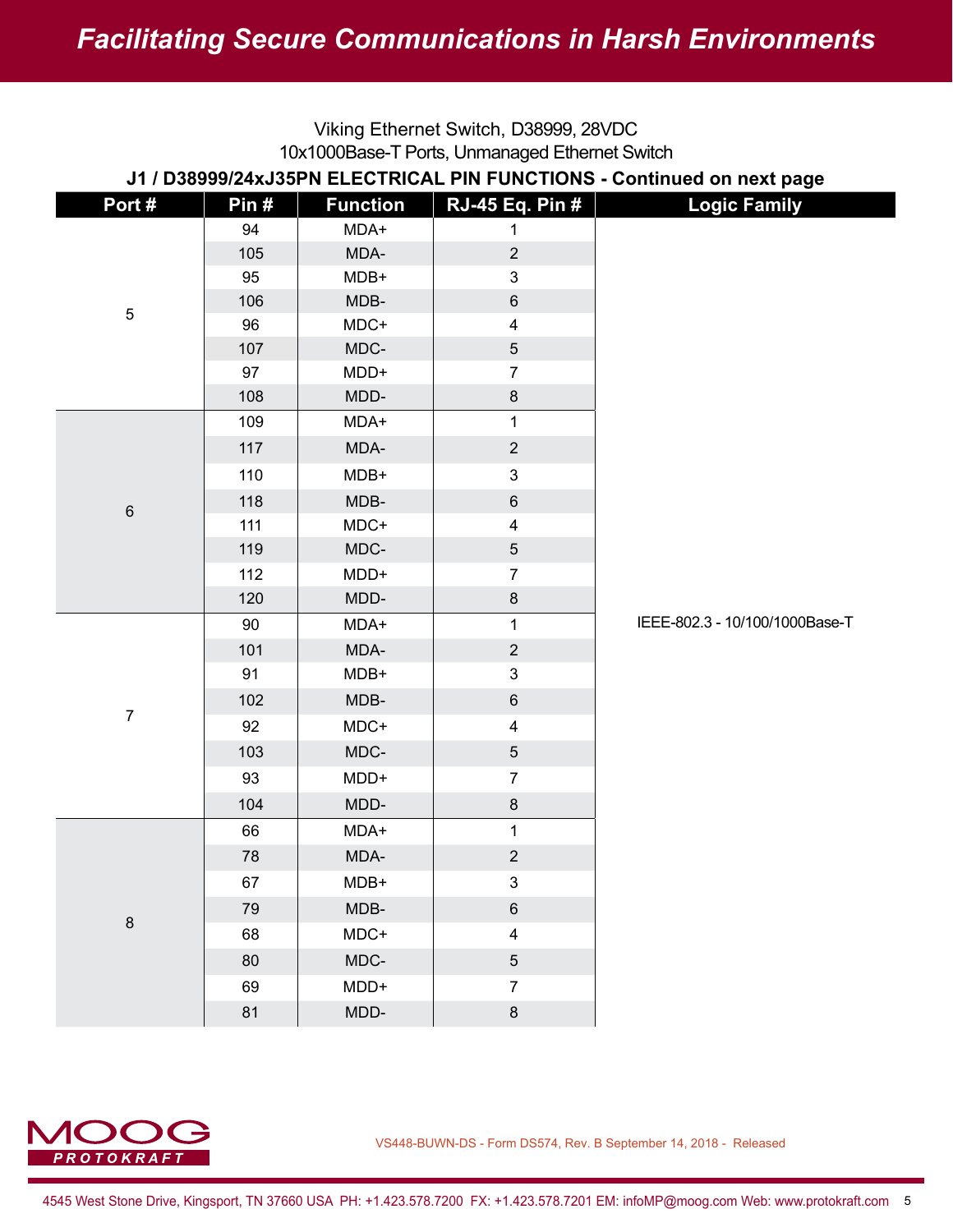| VINITY CUICITIC OWNCH, DO0000, ZOVDO<br>10x1000Base-T Ports, Unmanaged Ethernet Switch |                |                 |                         |                                |  |  |
|----------------------------------------------------------------------------------------|----------------|-----------------|-------------------------|--------------------------------|--|--|
| J1 / D38999/24xJ35PN ELECTRICAL PIN FUNCTIONS - Continued from previous page           |                |                 |                         |                                |  |  |
| Port#                                                                                  | Pin#           | <b>Function</b> | <b>RJ-45 Eq. Pin #</b>  | <b>Logic Family</b>            |  |  |
|                                                                                        | 43             | MDA+            | $\mathbf{1}$            |                                |  |  |
|                                                                                        | 55             | MDA-            | $\overline{2}$          |                                |  |  |
|                                                                                        | 44             | MDB+            | 3                       |                                |  |  |
| $\boldsymbol{9}$                                                                       | 56             | MDB-            | $\,6\,$                 |                                |  |  |
|                                                                                        | 45             | MDC+            | $\overline{\mathbf{4}}$ |                                |  |  |
|                                                                                        | 57             | MDC-            | $\overline{5}$          |                                |  |  |
|                                                                                        | 46             | MDD+            | $\overline{7}$          |                                |  |  |
|                                                                                        | 58             | MDD-            | $\bf 8$                 |                                |  |  |
|                                                                                        | 21             | MDA+            | $\mathbf{1}$            | IEEE-802.3 - 10/100/1000Base-T |  |  |
|                                                                                        | 32             | MDA-            | $\overline{2}$          |                                |  |  |
|                                                                                        | 22             | MDB+            | $\mathfrak{S}$          |                                |  |  |
| 10                                                                                     | 33             | MDB-            | $\,6\,$                 |                                |  |  |
|                                                                                        | 23             | MDC+            | $\overline{4}$          |                                |  |  |
|                                                                                        | 34             | MDC-            | 5                       |                                |  |  |
|                                                                                        | 24             | MDD+            | $\overline{7}$          |                                |  |  |
|                                                                                        | 35             | MDD-            | $\bf 8$                 |                                |  |  |
|                                                                                        | 1              |                 |                         |                                |  |  |
|                                                                                        | $\overline{2}$ | Vcc             |                         |                                |  |  |
|                                                                                        | 3              |                 |                         |                                |  |  |
|                                                                                        | $\overline{4}$ |                 |                         |                                |  |  |
| All                                                                                    | 5              |                 | N/A                     | N/A                            |  |  |
|                                                                                        | $6\phantom{1}$ | GND             |                         |                                |  |  |
|                                                                                        | $\overline{7}$ |                 |                         |                                |  |  |
|                                                                                        | 14             |                 |                         |                                |  |  |
|                                                                                        | 100            | Reset           | N/A                     | <b>Active Low LVTTL</b>        |  |  |